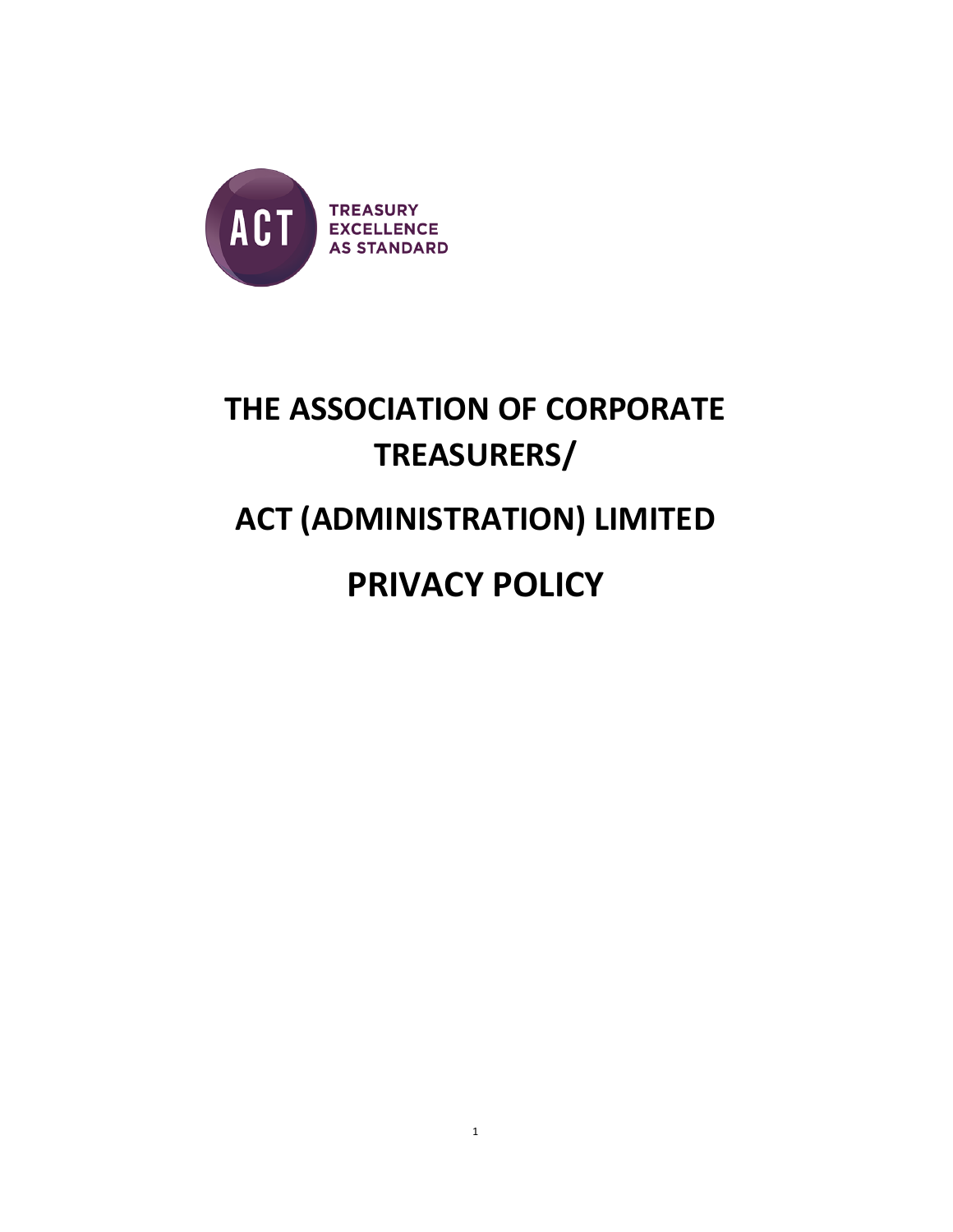We take your privacy very seriously and we are committed to protecting it. Please read this privacy policy carefully as it contains important information on who we are and how and why we collect, store, use and share your personal information. It also explains your rights in relation to your personal information and how to contact us or supervisory authorities if you have a complaint.

We collect and use certain personal information about you. When we do so we are subject to the General Data Protection Regulation, which applies across the European Union (including in the United Kingdom) and the Data Protection ACT 2018, which applies in the United Kingdom only, and we are responsible as 'controller' of that personal information for the purposes of those laws.

## Key terms

| ACT, we, us, our                            | The Association of Corporate Treasurers, a body incorporated in England and Wales<br>by Royal Charter, under registration number RC000859;                                         |  |
|---------------------------------------------|------------------------------------------------------------------------------------------------------------------------------------------------------------------------------------|--|
|                                             | ACT (Administration) Limited, the wholly owned subsidiary of The Association of<br>Corporate Treasurers, incorporated in England and Wales, under registration number<br>01713927; |  |
|                                             | and                                                                                                                                                                                |  |
|                                             | The ACT Educational Trust, a charity registered under number 288859.                                                                                                               |  |
|                                             | All three entities are registered at 69 Leadenhall Street, London EC3A 2BG.                                                                                                        |  |
| Our representative                          | Ria Robinson                                                                                                                                                                       |  |
|                                             | Director of Membership & Governance                                                                                                                                                |  |
| Data Protection Panel                       | The ACT panel consisting of the Director of Membership & Governance, Director of                                                                                                   |  |
|                                             | Finance, Head of ICT, Business Data Analyst, Assistant Company Secretary and ACT's<br>in-house lawyer), responsible for all aspects of data protection within ACT                  |  |
| Personal information                        | Any information relating to an identified or identifiable individual                                                                                                               |  |
| Special<br>category<br>personal information | Personal information revealing racial or ethnic origin, political opinions, religious<br>beliefs, philosophical beliefs or trade union membership                                  |  |
|                                             | Genetic and biometric data                                                                                                                                                         |  |
|                                             | Data concerning health, sex life or sexual orientation                                                                                                                             |  |
|                                             | Information concerning any offences<br>(including alleged)<br>offences),<br>criminal<br>proceedings, outcomes and sentences.                                                       |  |

It would be helpful to start by explaining some key terms used in this policy:

## Personal information we collect about you

We may collect and use the following personal information about you:

- your name and contact information, including email address and telephone number and company details
- Information to enable us to check and verify your identity, e.g. your date of birth
- your gender information, if you choose to give this to us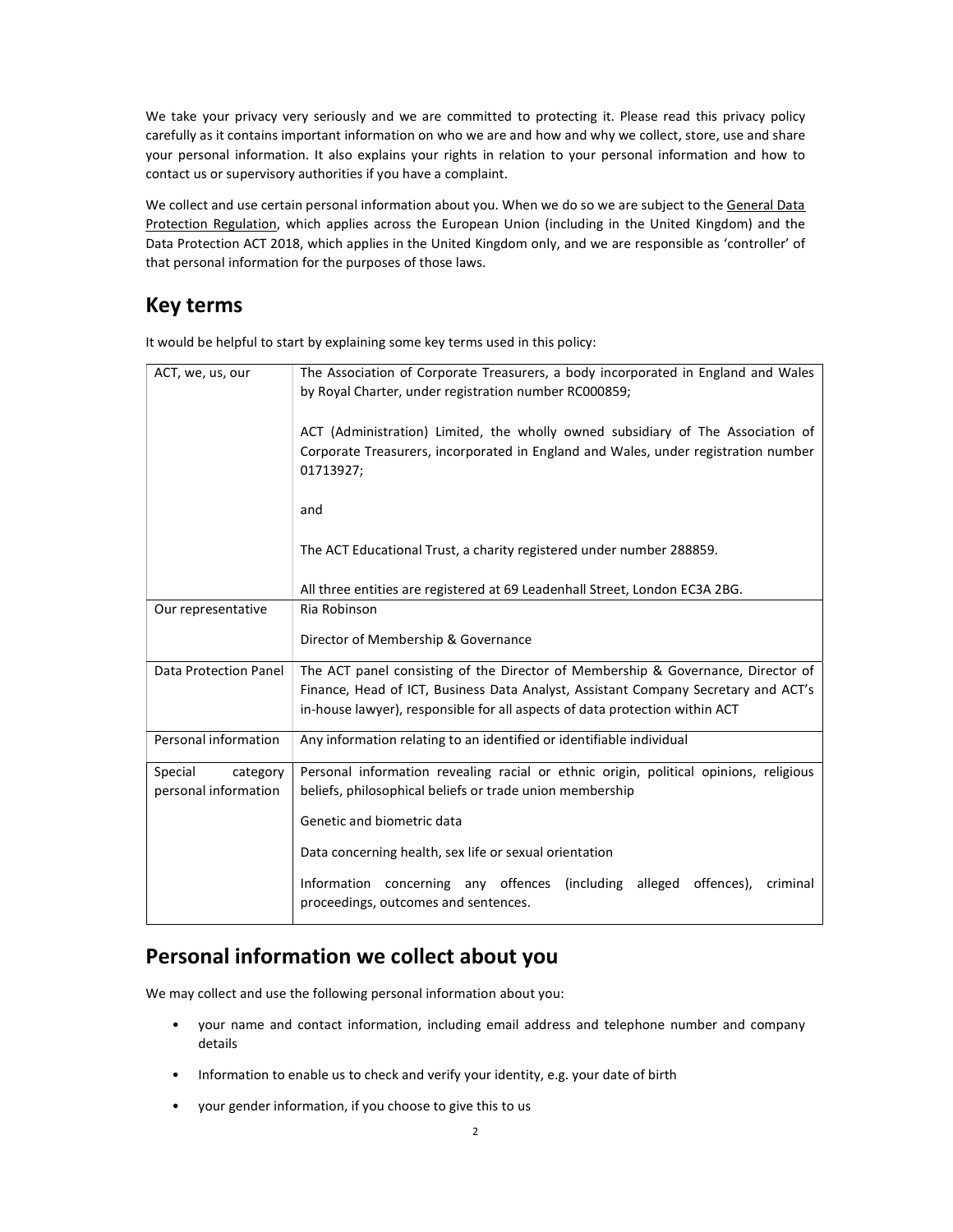- location data, if you choose to give this to us
- your billing information, transaction and payment card information
- your personal or professional interests
- your professional online presence, e.g. LinkedIn profile
- your contact history, purchase history and saved items
- information you make available on our social media accounts e.g. 'likes', posts and responses to our LinkedIn groups, Facebook pages and YouTube videos
- information to enable us to undertake credit or other financial checks on you
- Information about how you use our website, IT, communication and other systems
- your responses to surveys, competitions and promotions
- your education, training and professional development details
- your attendance at ACT events

This personal information is required to provide products and services to you. If you do not provide personal information we ask for it may delay or prevent us from providing products and services to you.

#### How your personal information is collected

We collect most of this personal information directly from you—in person, by telephone, text or email and/or via our website and apps. However, we may also collect information:

- from publicly accessible sources, e.g. Companies House or social media (e.g. LinkedIn, Facebook)
- directly from a third party, e.g.:
	- sanctions screening providers
	- credit reference agencies
	- customer due diligence providers
	- education or training providers
	- managed service providers
	- ACT volunteers
	- your employer
- from a third party with your consent
- from cookies on our website—for more information on our use of cookies, please see our cookies policy
- via our IT systems, e.g.:
	- door entry systems and reception logs;
	- automated monitoring of our websites and other technical systems, such as our computer networks and connections, CCTV and access control systems, communications systems, assessment applications, remote proctoring applications, webinar applications, email and instant messaging systems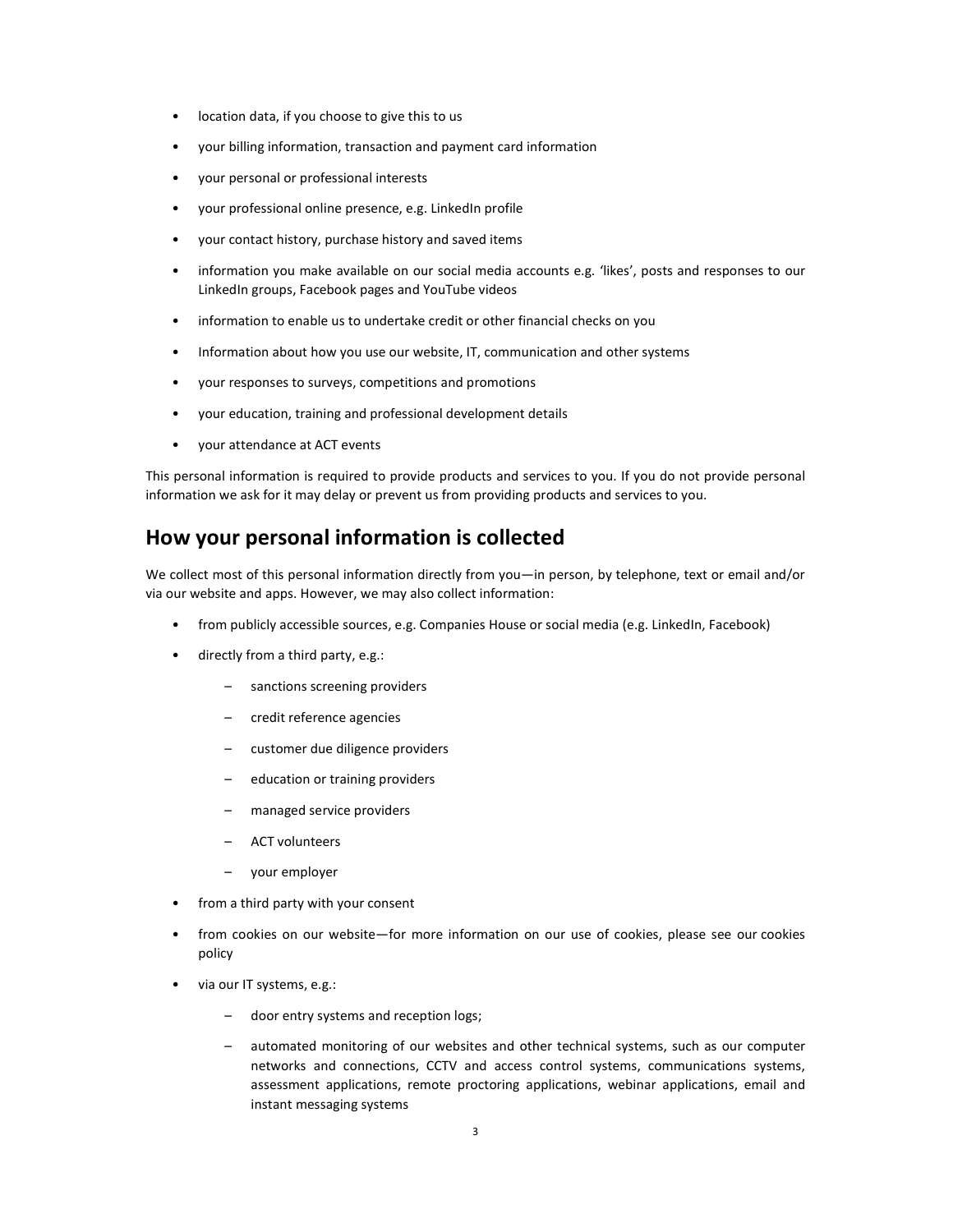• in photographs containing an identifiable image of you taken at an ACT event.

# How and why we use your personal information

Under data protection law, we can only use your personal information if we have a proper reason for doing so, e.g.:

- to comply with our legal and regulatory obligations;
- for the performance of our contract with you or to take steps at your request before entering into a contract;
- for our legitimate interests or those of a third party; or
- where you have given consent.

A legitimate interest is when we have a business or commercial reason to use your information, so long as this is not overridden by your own rights and interests.

The table below explains what we use (i.e. 'process') your personal information for and our reasons for doing so:

| What we use your personal information for                                                                                                                                     | <b>Our reasons</b>                                                                                                                                                                                 |
|-------------------------------------------------------------------------------------------------------------------------------------------------------------------------------|----------------------------------------------------------------------------------------------------------------------------------------------------------------------------------------------------|
| Membership administration purposes                                                                                                                                            | For the performance of our contract with you or to take<br>steps at your request before entering into a contract                                                                                   |
| To provide products and services (e.g. learning and<br>assessment products and services) to you                                                                               | For the performance of our contract with you or to take<br>steps at your request before entering into a contract                                                                                   |
| To provide your information (name, job title,<br>department (if known), membership category, work<br>location, qualification(s) completed or undertaking)<br>to your employer | For our legitimate interests (i.e. in supporting the<br>development of the treasury profession) or those of<br>third parties (i.e. of your employer in verifying your<br>professional information) |
|                                                                                                                                                                               | To comply with our legal and regulatory obligations i.e.<br>to keep your information updated                                                                                                       |
| To verify your membership and/or qualification(s) to<br>prospective employers and agencies                                                                                    | For the legitimate interests of those third parties i.e. in<br>verifying your information, and for the legitimate<br>interests of ACT as the representative of the treasury<br>profession          |
| To prevent and detect fraud against you or ACT                                                                                                                                | For our legitimate interests or those of a third party,<br>i.e. to minimise fraud that could be damaging for us<br>and for you                                                                     |
| Conducting checks to identify our customers and<br>verify their identity                                                                                                      | To comply with our legal and regulatory obligations                                                                                                                                                |
| Screening for financial and other sanctions or<br>embargoes (e.g. ACT Council members)                                                                                        |                                                                                                                                                                                                    |
| processing necessary to comply<br>with<br>Other<br>professional, legal and regulatory obligations that<br>apply to our business, e.g. under health and safety<br>regulation   |                                                                                                                                                                                                    |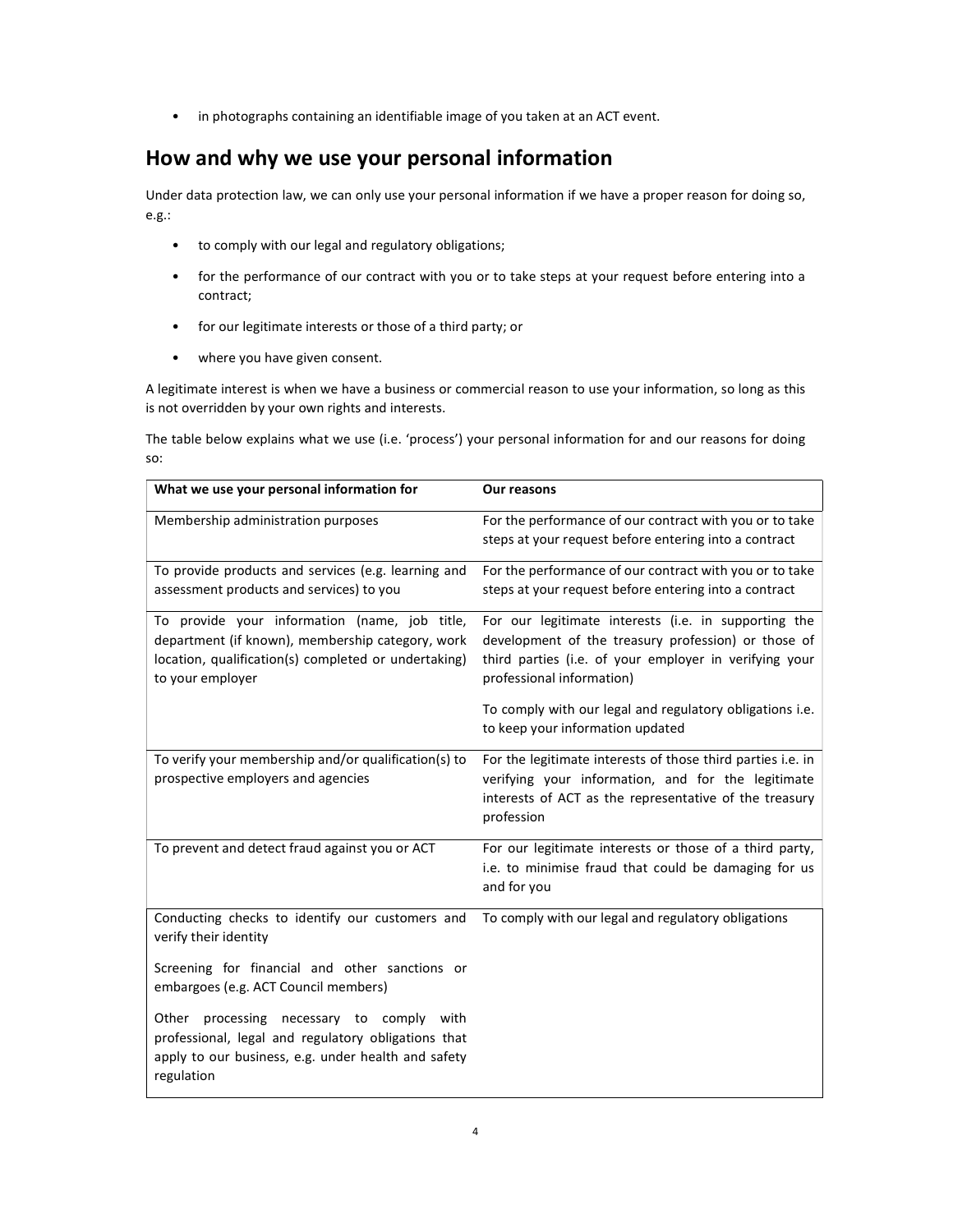| What we use your personal information for                                                                                                                              | Our reasons                                                                                                                                                                                       |
|------------------------------------------------------------------------------------------------------------------------------------------------------------------------|---------------------------------------------------------------------------------------------------------------------------------------------------------------------------------------------------|
| Gathering and providing information required by or<br>relating to audits, enquiries or investigations by<br>regulatory bodies                                          | To comply with our legal and regulatory obligations                                                                                                                                               |
| Ensuring business policies are adhered to, e.g.<br>policies covering security and internet use                                                                         | For our legitimate interests or those of a third party,<br>i.e. to make sure we are following our own internal<br>procedures so we can deliver the best service to you                            |
| Operational reasons, such as improving efficiency,<br>training and quality control                                                                                     | For our legitimate interests or those of a third party,<br>i.e. to be as efficient as we can so we can deliver the<br>best service for you at the best price                                      |
| confidentiality<br>Ensuring<br>the<br>of<br>commercially<br>sensitive information                                                                                      | For our legitimate interests or those of a third party,<br>i.e. to protect trade secrets and other commercially<br>valuable information                                                           |
|                                                                                                                                                                        | To comply with our legal and regulatory obligations                                                                                                                                               |
| Statistical analysis to help us manage our business,<br>e.g. in relation to our financial performance,<br>customer base, product range or other efficiency<br>measures | For our legitimate interests or those of a third party,<br>i.e. to be as efficient as we can so we can deliver the<br>best service for you at the best price                                      |
| Preventing unauthorised access and modifications<br>to systems                                                                                                         | For our legitimate interests or those of a third party,<br>i.e. to prevent and detect criminal activity that could be<br>damaging for us and for you                                              |
|                                                                                                                                                                        | To comply with our legal and regulatory obligations                                                                                                                                               |
| Updating and enhancing customer records                                                                                                                                | For the performance of our contract with you or to take<br>steps at your request before entering into a contract                                                                                  |
|                                                                                                                                                                        | To comply with our legal and regulatory obligations                                                                                                                                               |
|                                                                                                                                                                        | For our legitimate interests or those of a third party,<br>e.g. making sure that we can keep in touch with our<br>customers about existing orders and new products                                |
| <b>Statutory returns</b>                                                                                                                                               | To comply with our legal and regulatory obligations                                                                                                                                               |
| Ensuring safe working practices, staff administration                                                                                                                  | To comply with our legal and regulatory obligations                                                                                                                                               |
| and assessments                                                                                                                                                        | For our legitimate interests or those of a third party,<br>e.g. to make sure we are following our own internal<br>procedures and working efficiently so we can deliver<br>the best service to you |
| Marketing our services and those of selected third<br>parties to:                                                                                                      | For our legitimate interests or those of a third party,<br>i.e. to promote our business to existing and former<br>customers                                                                       |
| -existing and former customers;                                                                                                                                        |                                                                                                                                                                                                   |
| -third parties who have previously expressed an<br>interest in our services;                                                                                           |                                                                                                                                                                                                   |
| -third parties with whom we have had no previous<br>dealings.                                                                                                          |                                                                                                                                                                                                   |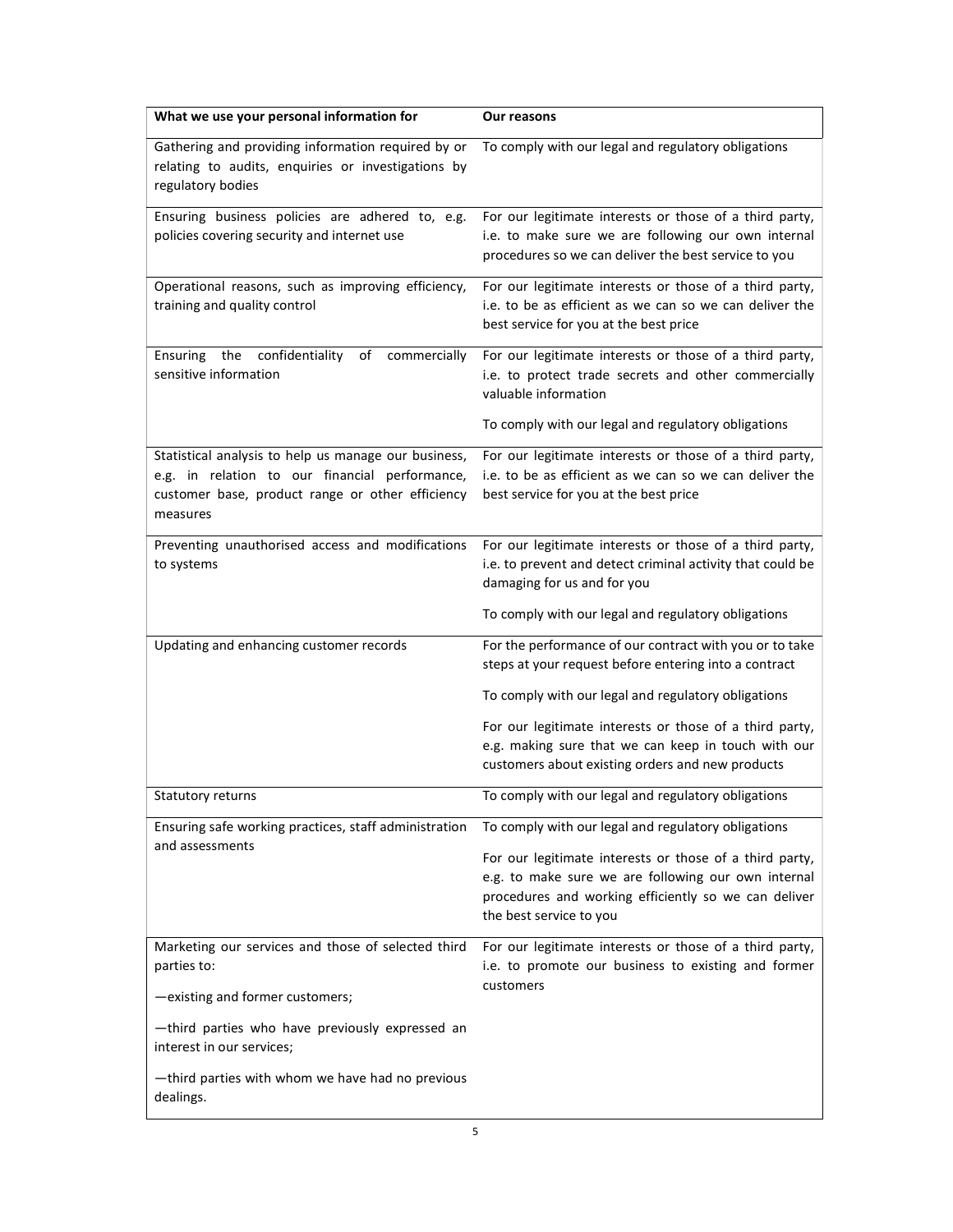| What we use your personal information for                                                                                 | <b>Our reasons</b>                                                                                                                                                                    |
|---------------------------------------------------------------------------------------------------------------------------|---------------------------------------------------------------------------------------------------------------------------------------------------------------------------------------|
| Credit reference checks via external credit reference<br>agencies                                                         | For our legitimate interests or those of a third party,<br>i.e. to ensure our customers are likely to be able to pay                                                                  |
|                                                                                                                           | for our products and services                                                                                                                                                         |
| External audits and quality checks, e.g. for ISO or<br>Investors in People accreditation and the audit of<br>our accounts | For our legitimate interests or a those of a third party,<br>i.e. to maintain our accreditations so we<br>can<br>demonstrate we operate at the highest standards                      |
|                                                                                                                           | To comply with our legal and regulatory obligations                                                                                                                                   |
| Disciplinary investigations                                                                                               | For our legitimate interests or those of a third party,<br>i.e. to maintain the standards of the treasury<br>profession so we can demonstrate it operates at the<br>highest standards |
|                                                                                                                           | To comply with our legal and regulatory obligations, in<br>carrying out investigations and judicial processes in<br>accordance with natural justice                                   |

The above table does not apply to special category personal information, which we will only process with your explicit consent.

### Promotional communications

We may use your personal information to send you updates (by email, text message, telephone or post) about our products and services, including exclusive offers, promotions or new products and services.

We have a legitimate interest in processing your personal information for promotional purposes (see above 'How and why we use your personal information') and it is in your legitimate interests and those of the wider treasury profession for you to receive those updates. This means we do not usually need your consent to send you promotional communications. However, where consent is needed, we will ask for this consent separately and clearly.

We will always treat your personal information with the utmost respect and never sell or share it with other organisations outside the ACT for marketing purposes.

You have the right to opt out of receiving promotional communications at any time by:

- contacting us at customer@treasurers.org
- using the 'unsubscribe' link in emails or a 'STOP' reply in texts
- updating your marketing preferences on your ACT student or membership account.

We may ask you to confirm or update your marketing preferences if you instruct us to provide further products and services in the future, or if there are changes in the law, regulation, or the structure of our business.

### Disclosures of your personal information

We routinely share personal information with:

- companies within the ACT group;
- third parties we use to help deliver our products and services to you, e.g.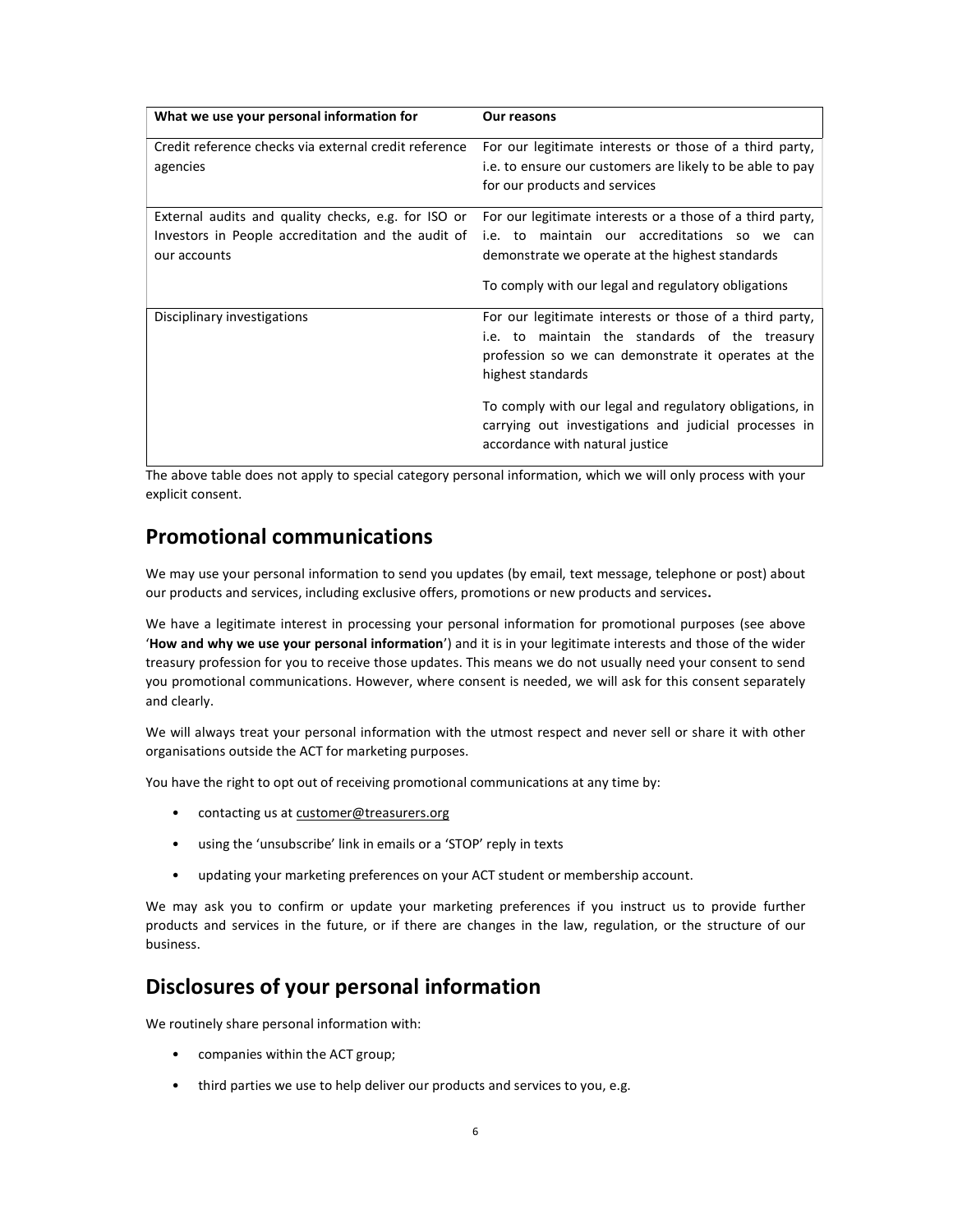- payment service providers,
- warehouses and delivery companies,
- Education, training establishments and examining bodies
- Business associates and other professional advisers
- Employees, temps, volunteers and agents of ACT
- Data processors (i.e. those requiring your information in order to provide a service to ACT)
- Healthcare, social and welfare advisers or practitioners
- Financial organisations and advisers
- Credit reference agencies
- Trade, employer associations and professional bodies
- Voluntary and charitable organisations
- Ombudsmen and regulatory authorities
- other third parties we use to help us run our business, e.g. marketing agencies or website hosts;
- third parties approved by you, e.g. social media sites;
- your employer(s)
- our banks
- social media websites where, for marketing purposes, we post photographs of ACT events, which photographs may contain an identifiable image of you.

We only allow our service providers to handle your personal information if we are satisfied they take appropriate measures to protect your personal information. We also impose contractual obligations on service providers to ensure they may only use your personal information to provide services to us and to you. We may also share personal information with external auditors.

We may disclose and exchange information with law enforcement agencies and regulatory bodies to comply with our legal and regulatory obligations.

We may also need to share some personal information with other parties, such as potential buyers of some or all of our business or during a re-structuring. Usually, information will be anonymised but this may not always be possible. The recipient of the information will be bound by confidentiality obligations.

We will not share your personal information with any other third party.

#### Where your personal information is held

Information may be held at our offices and those of our third party agencies, service providers, representatives and agents as described above (see above: 'Disclosures of your personal information').

Some of these third parties may be based outside the European Economic Area. For more information, including on how we safeguard your personal information when this occurs, see below: 'Transferring your personal information out of the EEA'.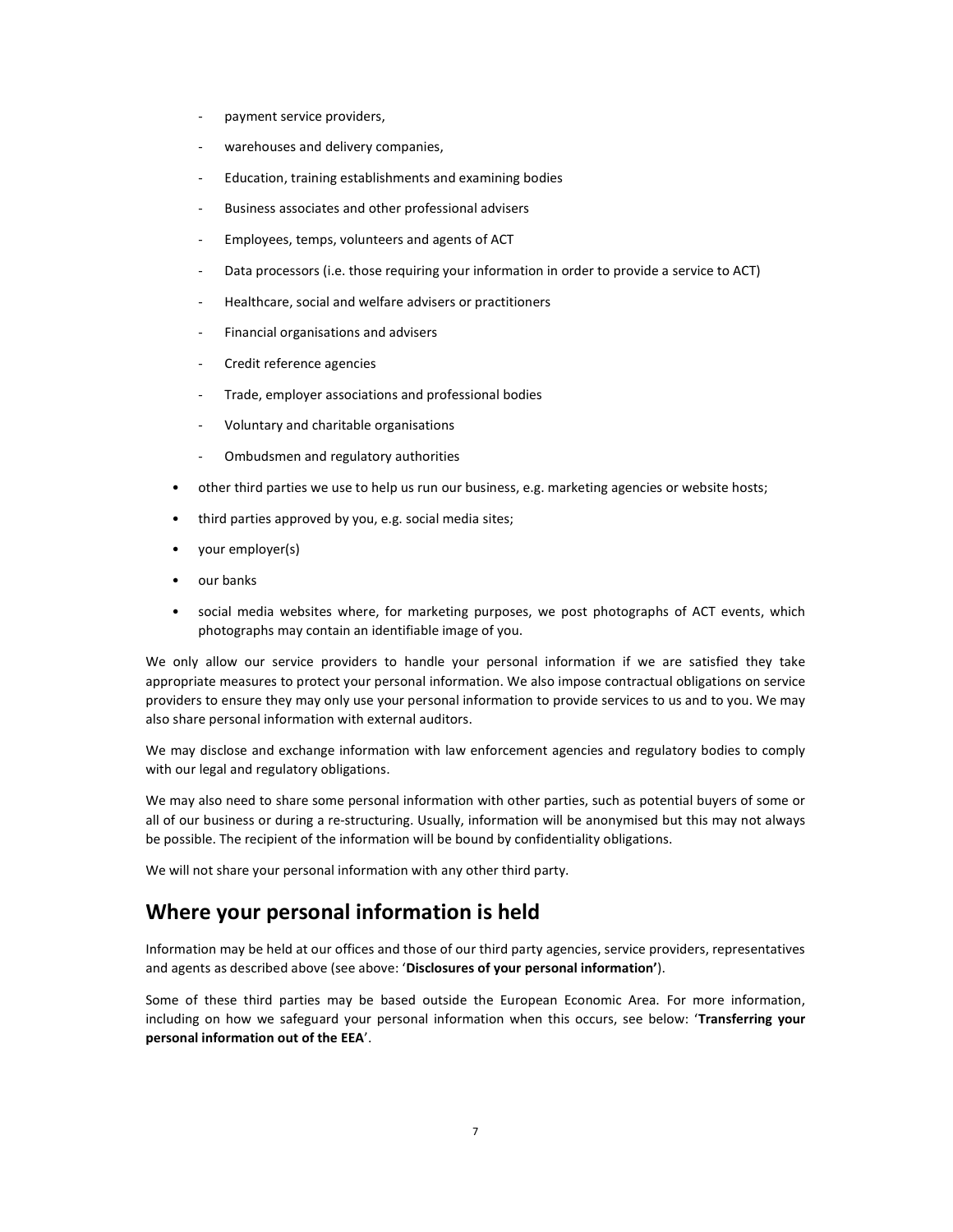# How long your personal information will be kept

We will keep your personal information while you have an account with us or we are providing products and services to you. Thereafter, we will keep your personal information for as long as is necessary:

- to respond to any questions, complaints or claims made by you or on your behalf;
- to show that we treated you fairly;
- to keep records required by law.

We will not retain your personal information for longer than necessary for the purposes set out in this policy. Different retention periods apply for different types of personal information.

When it is no longer necessary to retain your personal information, we will delete or anonymise it.

## Transferring your personal information out of the EEA

To deliver services to you it is sometimes necessary for us to share your personal information outside the European Economic Area (EEA), e.g.:

- with our offices, networks and volunteers outside the EEA;
- with your and our service providers located outside the EEA;
- if you are based outside the EEA;
- where there is an international dimension to the services we are providing to you.

These transfers are subject to special rules under European and UK data protection law.

The following countries to which we may transfer personal information have been assessed by the European Commission as providing an adequate level of protection for personal information:

Andorra, Argentina, Canada (commercial organisations), Faroe Islands, Guernsey, Israel, Isle of Man, Jersey, New Zealand, Switzerland, Uruguay and the United States of America (limited to the Privacy Shield framework).

Except for the countries listed above, non-EEA countries do not have the same data protection laws as the United Kingdom and EEA. We will, however, ensure the transfer complies with data protection law and all personal information will be secure. Our standard practice is to use standard data protection contract clauses that have been approved by the European Commission. You can see a copy of those clauses at: https://eurlex.europa.eu/legal-content/en/TXT/?uri=CELEX%3A32010D0087.

If you would like further information please contact our Data Protection Panel (see 'How to contact us' below).

## Your rights

You have the following rights, which you can usually exercise free of charge:

| Access          | The right to be provided with a copy of your personal information (the right of<br>access) |
|-----------------|--------------------------------------------------------------------------------------------|
| Rectification   | The right to require us to correct any mistakes in your personal information               |
| To be forgotten | The right to require us to delete your personal information—in certain<br>situations       |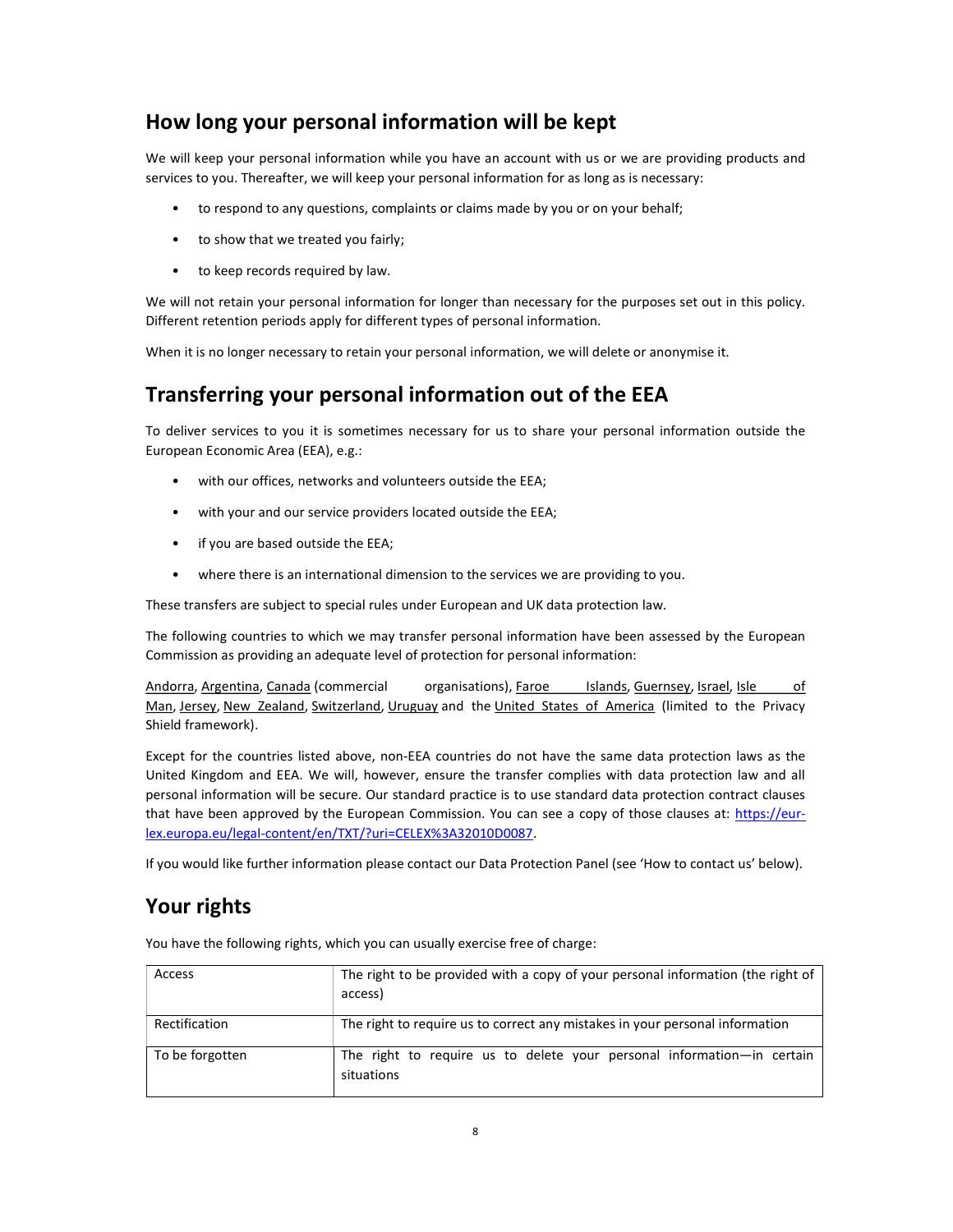| Restriction of processing                                                      | The right to require us to restrict processing of your personal information—in<br>certain circumstances, e.g. if you contest the accuracy of the information                                                                                                                                              |
|--------------------------------------------------------------------------------|-----------------------------------------------------------------------------------------------------------------------------------------------------------------------------------------------------------------------------------------------------------------------------------------------------------|
| Data portability                                                               | The right to receive the personal information you provided to us in a<br>structured, commonly-used and machine-readable format and/or transmit that<br>information to a third party-in certain situations                                                                                                 |
| To object                                                                      | The right to object:<br>-at any time to your personal information being processed for direct<br>marketing (including profiling);<br>-in certain other situations to our continued processing of your personal<br>information, e.g. processing carried out for the purpose of our legitimate<br>interests. |
| Not<br>to<br>be<br>subject<br>to<br>individual<br>automated<br>decision-making | The right not to be subject to a decision based solely on automated processing<br>(including profiling) that produces legal effects concerning you or similarly<br>significantly affects you                                                                                                              |

For further information on each of those rights, including the circumstances in which they apply, please contact the ACT Data Protection Panel or see the Guidance from the UK Information Commissioner's Office (ICO) on individuals' rights under the General Data Protection Regulation.

If you would like to exercise any of those rights, please:

- email, call or write to the ACT Data Protection Panel—see below: 'How to contact us'; and
- let us have enough information to identify you (e.g. your full name, address and customer or matter reference number);
- let us have proof of your identity and address (a copy of your driving licence or passport and a recent utility or credit card bill); and
- let us know what right you want to exercise and the information to which your request relates.

#### Keeping your personal information secure

We have appropriate security measures to prevent personal information from being accidentally lost, or used or accessed unlawfully. We limit access to your personal information to those who have a genuine business need to access it. Those processing your information will do so only in an authorised manner and are subject to a duty of confidentiality.

We also have procedures in place to deal with any suspected data security breach. We will notify you and the UK regulator (the Information Commissioner's Office (ICO)), of a suspected data security breach where we are legally required to do so.

#### Online invigilation services

The invigilation of ACT online exams is provided by our supplier BTL Group Limited of Salts Wharf, Ashley Lane, Shipley, West Yorkshire, BD17 7DB, United Kingdom (BTL) through the online invigilation platform that BTL provides (powered by ProctorExam).

If you take an ACT online exam then you agree that you are being monitored over the internet through your computer via your webcam and microphone during your exam session. Online invigilation means that you will log on to a test platform through the internet to take your exam and you will be monitored, sometimes in real time, during your entire exam session so that your face, voice, desk and workspace will be captured and a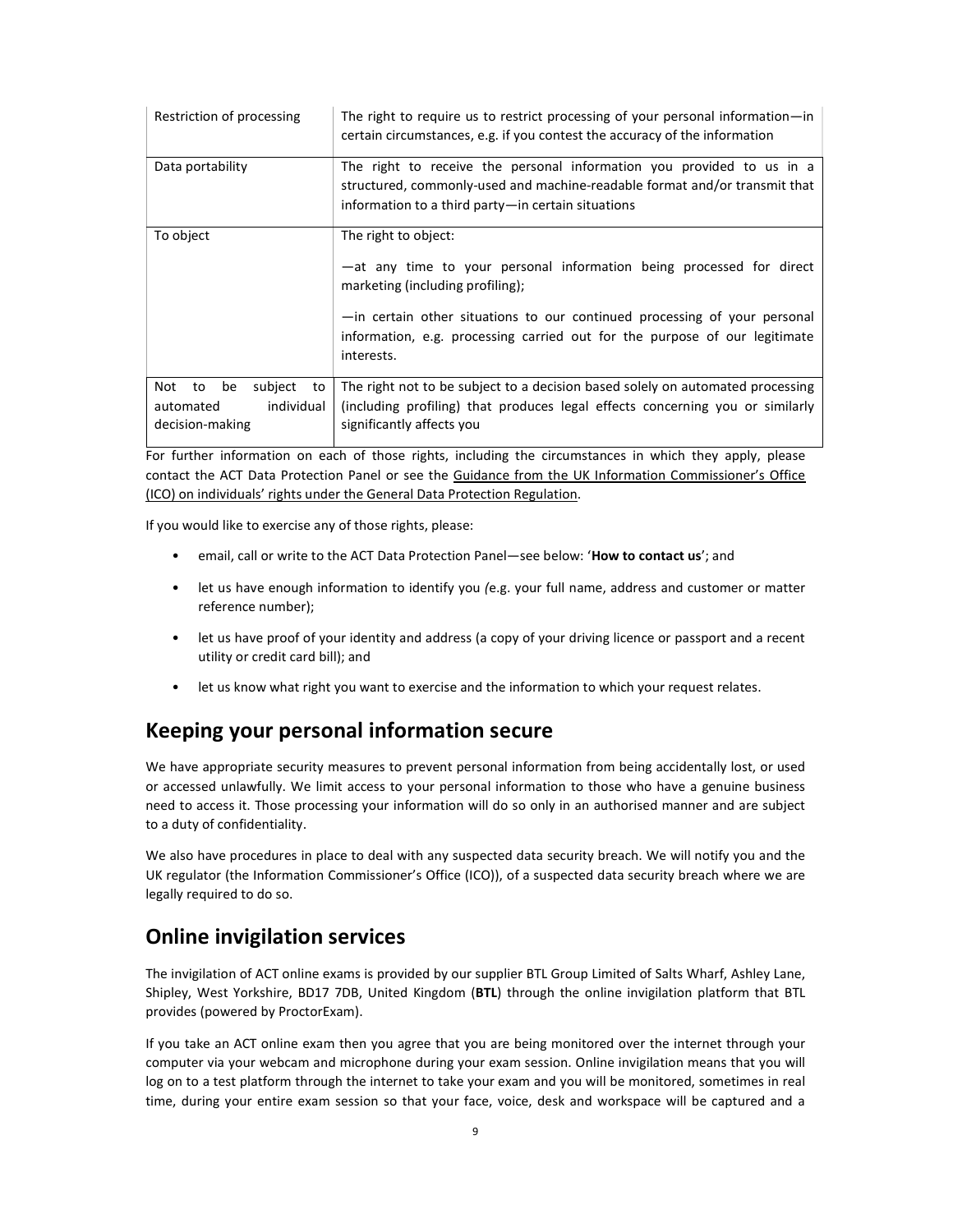recording will be made of these for the purposes of exam security and the integrity of the exam process. It is your responsibility to ensure that only you will be recorded during an online invigilation testing session and that no one else will be physically in the room where you are testing and that no one speaks to you during your testing sessions.

When you take an ACT online exam BTL may also collect and record further information about you, such as your name, email address, captured facial photo, captured government issued photo ID, physical (visible) health data/condition (by virtue of video recording), racial/ethnic origin/religious beliefs (by virtue of video recording), IP address, browser agents, browser and operating system identifiers, screenshots of your PC, your exam setting (home, office etc), all recorded video streams (computer, webcam and mobile), name of the exam you are sitting and other exam-based data that may be collected, including information about browser version, appVersion, appName, product and appCodeName, video frame size, type and library used for encoding, framerate, jitter, packet loss and bandwidth.

The video and audio recordings are standard test procedures for all awarding organisations' online invigilated exams and your video and audio recordings will be used by BTL for purposes of identity verification, online observation, incident resolution such as fraud prevention, exam security and for the integrity of the exam and exam process.

You understand and agree that the audio- and video-tapes and photos of your online exam sessions will be supplied in certain circumstances to, and used by, us as the awarding body to assist with the administration of your exam, including to investigate whether there is evidence of a breach of the ACT Assessment Rules and Regulations, and if necessary to investigate whether there is evidence of a breach of the ACT Ethical Code.

BTL will retain your personal information no longer than is necessary for the purposes for which it is processed. This will also depend on the retention periods set out by us, as the awarding body, and applicable laws.

When you take an ACT online exam, BTL will use the selected third party service ProctorExam, hosted in Germany (Frankfurt Region), to process your personal information on our behalf. You agree that some or all of the above personal information may be processed outside the UK and EEA. In such circumstances, and if you are based in the UK or EU, we will, as required by data protection legislation (including GDPR), ensure that your privacy rights are protected by appropriate safeguards.

By taking an ACT online exam you also agree to allow your personal information to be transferred by BTL to us as the awarding body. We require your personal information so that exams can be correctly administered and certification can be properly issued.

#### How to complain

We hope that our Data Protection Panel can resolve any query or concern you may raise about our use of your information.

However, if we haven't been able to do so, you also have the right to lodge a complaint with the ICO, who may be contacted at https://ico.org.uk/concerns or telephone: 0303 123 1113.

### Changes to this privacy policy

This privacy notice was published on 6 April 2019 and last updated on 8 July 2020.

This policy may change from time to time so please check this page occasionally to ensure that you're happy with any changes.